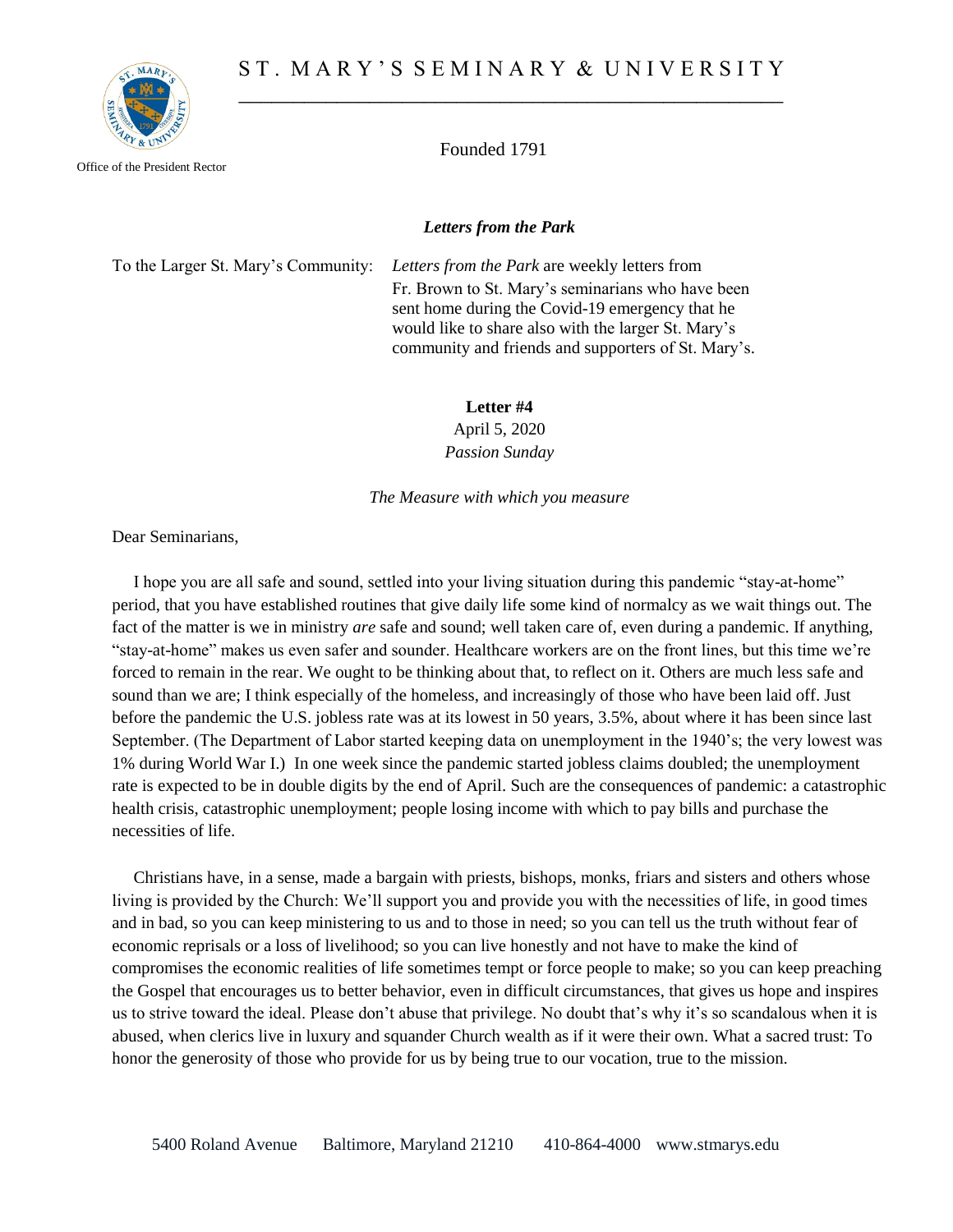The stock market, too, has caused many to recoil with concern. From a Dow Jones high of almost 30,000 in February it has dropped as low as just over 18,000, and now hovers between 21,000 and 22,000. It's a bracing experience to lose 1/3 of the value of one's wealth in just ten days (at least on paper). People are scrambling to convert gotten gains to safer forms of wealth until it seems safe to entrust it once again to the risks of the market—not exactly gambling, but there are always risks involved. But the market always comes back, they say; some say it's going to come roaring back—for those who can wait, who don't have to convert gotten gains to ready cash to pay bills, to buy necessities, for food.

Many people today have retirement accounts, others have been fortunate enough to accumulate even greater wealth. All feel the impact of the economic downturn. It's wise to save for a rainy day, to "build bigger barns to store grain and other belongings" in order to prepare for the future. Now the rainy day has come. How what we have should best be used is not always an easy question to answer. A lot depends on how we understand what constitutes the most profitable use.

But what about those who live paycheck to paycheck when the paycheck is no longer coming, those soon to be in the double digits, much less those who live from hand to mouth (especially the homeless)? Waiting out the pandemic is a different matter for them; they can only wait so long, certainly not indefinitely.

I do feel a little sorry for ministers right now (priests, deacons sisters, monks and brothers), not because they are threatened with living in want, relatively few are, but because generosity in helping others is their real wealth; being with people, consoling them, comforting them, laughing and celebrating with them. But we can't be with people now (oh, yeah, virtually we can, through electronic images, and electronically reproduced voices, but it's hardly the same). Not being able to be with people is our poverty right now. There's no way to save up for that kind of rainy day.

But whatever we save up for a rainy day, what's the best way to use it when the rainy day comes? To safeguard it so it can be used to produce even more when the rainy day passes? But what about all those who now are, overnight as it were, on the edge of desperation, and those who were already in desperate circumstances when this all began? I wonder what might be the best use to put riches to in these circumstances, however diminished they may be, whatever kind of riches they may be. Hold onto them for a less rainy day, or give even more generously to alleviate the want of those in desperate circumstances? I know the kind of returns riches can yield when held onto and wisely invested; I wonder what returns generosity might yield? Rainy day funds used not to maintain myself but to help those in real need. Do we trust God enough to be generous, even during tough times? Words keep ringing in my ears: *The measure with which you measure will be measured back to you.*

As for storing things in barns, "... God said to him, 'You fool, this night your life will be demanded of you; and the things you have prepared, to whom will they belong?' Thus will it be for the one who stores up treasure *for himself but is not rich in what matters to God."*

And I think of that poor widow: ". . . *he noticed a poor widow putting in two small coins. He said, 'I tell you* truly, this poor widow put in more than all the rest; for those others have all made offerings from their surplus *wealth, but she, from her poverty, has offered her whole livelihood.'"*